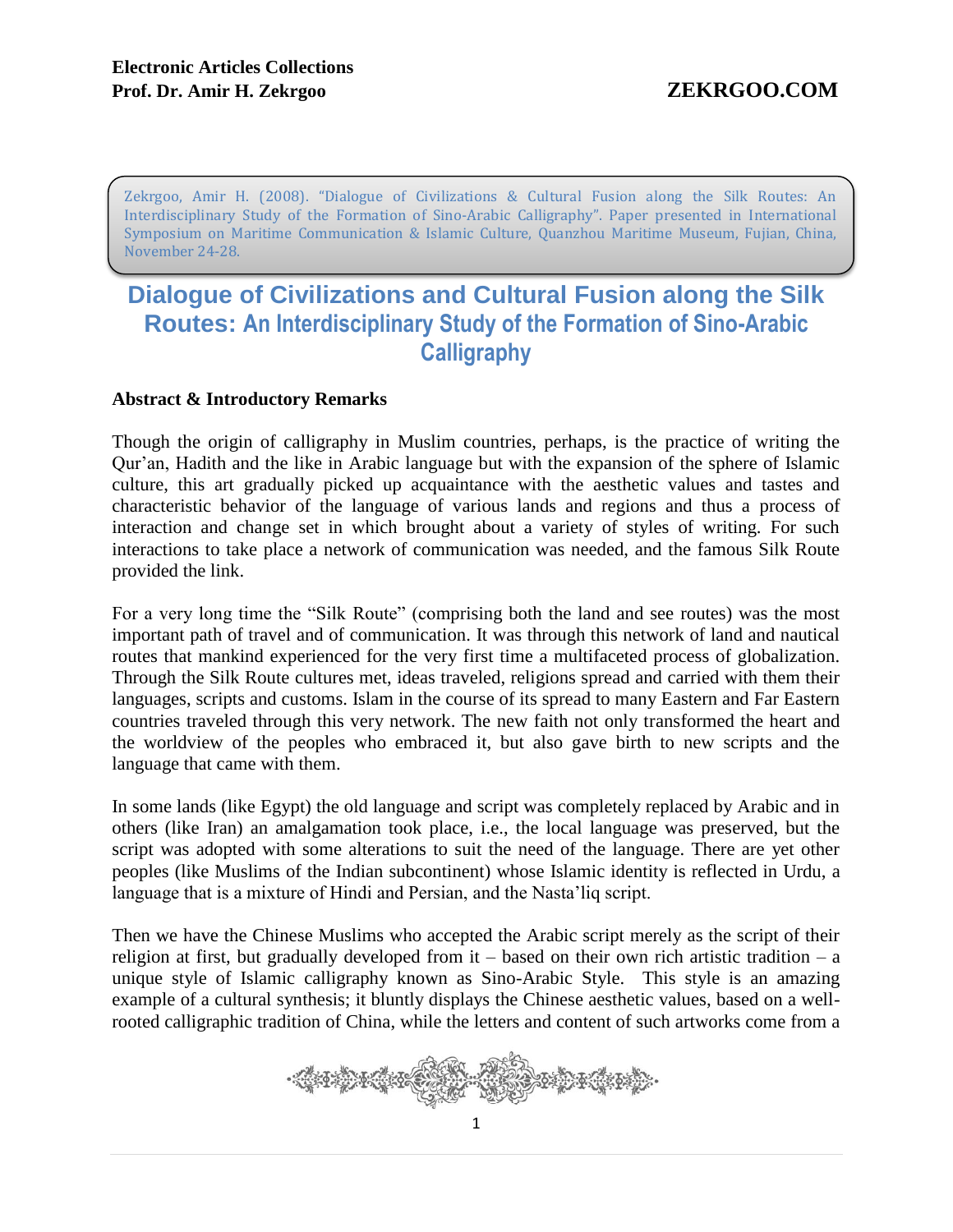faith born in Arabia. The study of the process of emergence of Sino-Arabic style would displays the strength of both the faith that inspired it, and the greatness of the tradition that absorbed, digested and transformed it, and eventually made it it's own. It is a perfect example of dialogue of civilizations through word and art.

In all instances – when it comes to speaking Arabic or any other non-native language for that matter – the spirit of the native cultures may be sensed in the flow of the regional accents and dialects. On the other hand the appearance of the calligraphic styles of the different regions, despite the use of the same characters and scripts, differ.

In this paper it is proposed that the variations in speech styles (accents and dialects) play an important role in the formation of various writing styles as both of them (writing and speech, or form and sound) are embodiments of but one abstract reality: "The Word" or "الكلمه". This will be discussed in the context of the Silk Road Cultures.

# **The Silk Road Spirit**

# **The Silk Road:**

The Silk Road(s) or Silk Route(s) is a term used for a historical network of ancient land and maritime highways that extended from Rome, in Southern Europe through Arabia, Egypt, Persia (Iran), Central Asia, Indian subcontinent, Southeast Asia, all the way Chang'an (today's Xi'an), now an important location of Islamic culture in China. (Figure 1)

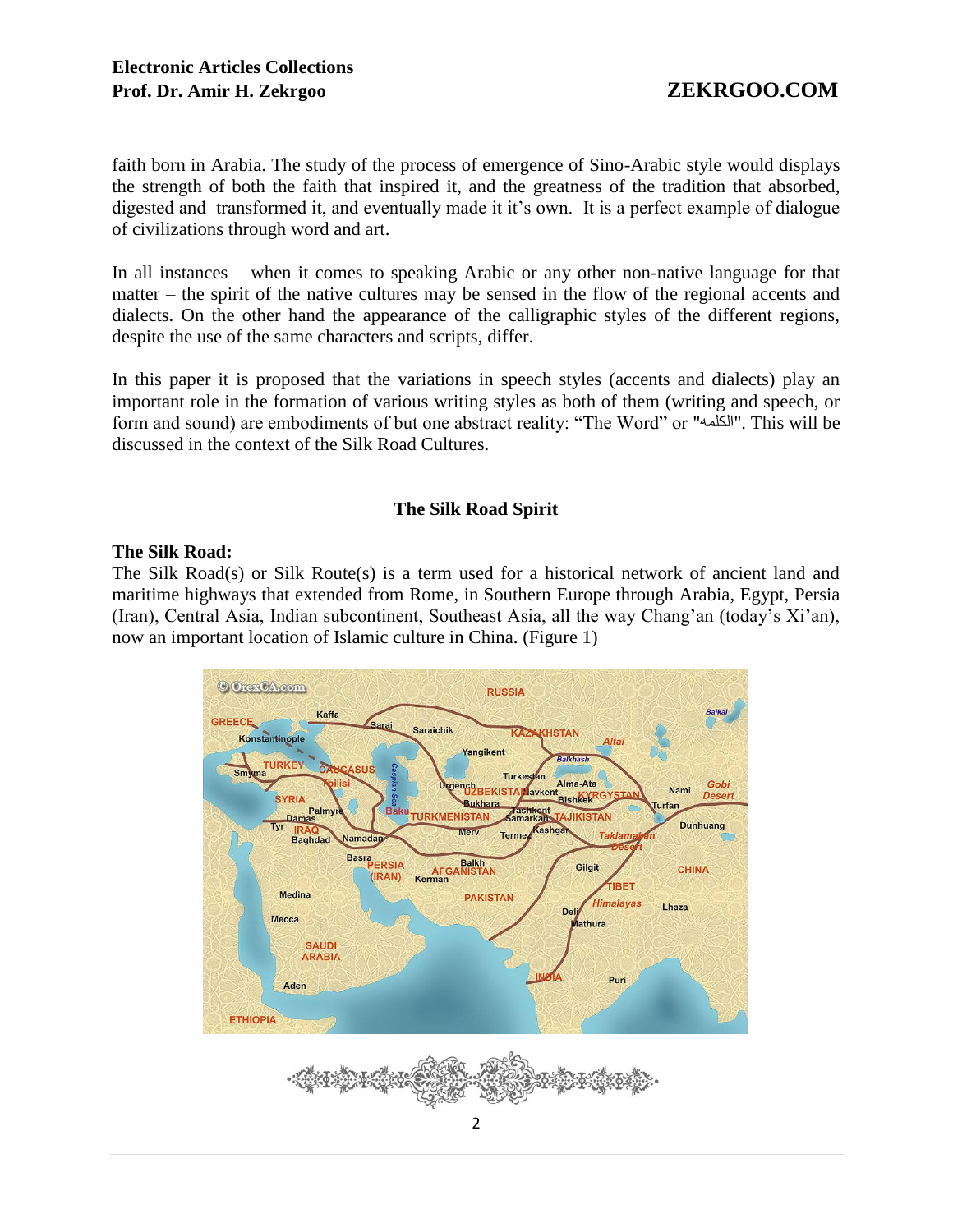### **Figure 1: Map of the Silk Routes**

Xi'an was in fact the starting point of the Silk Road around 139 BC., long before the advent of Islam. The route ended at Antioch or Constantinople (Istanbul), passing by commercial cities such as Samarkand and Kashgar. Major commodities traded included silk, gold, jade, tea and spices. However, there existed more ancient routes that contributed to the development of the famous Silk Road, with the Persian Royal Road<sup>1</sup>, being the most remarkable of all.

### **Persian Royal Road:**

The royal highway *(Rah-e Shahi)* known as the Persian Royal Road was reorganized and rebuilt by the Persian King Darius I of Achemanid Empire in the  $5<sup>th</sup>$  Century BC., some three centuries before the formation of the Silk Road. (Figure 2)



 $\overline{a}$ 1 The course of the Persian Royal Road has been described by Herodotus (*Histories* v.52-54, viii.98) as follows:

It began in the west in Sardis (on the Aegean coast of Lydia, about 60 miles east of Izmir (in present-day Turkey), traveled east through the middle northern section of Turkey, and passing through the Cilician Gates to Nineveh (the old Assyrian capital and what is the present-day city of Mosul in Iraq), then traveled south to Babylon (present-day Baghdad). From near Babylon, it is believed to have split into two routes into Persia (Iran): one traveling northwest then west through Ecbatana (present-day Hamadan), and the other continuing east through the future Persian capital Susa and then southeast to the ancient royal city of Persepolis in southern Iran.

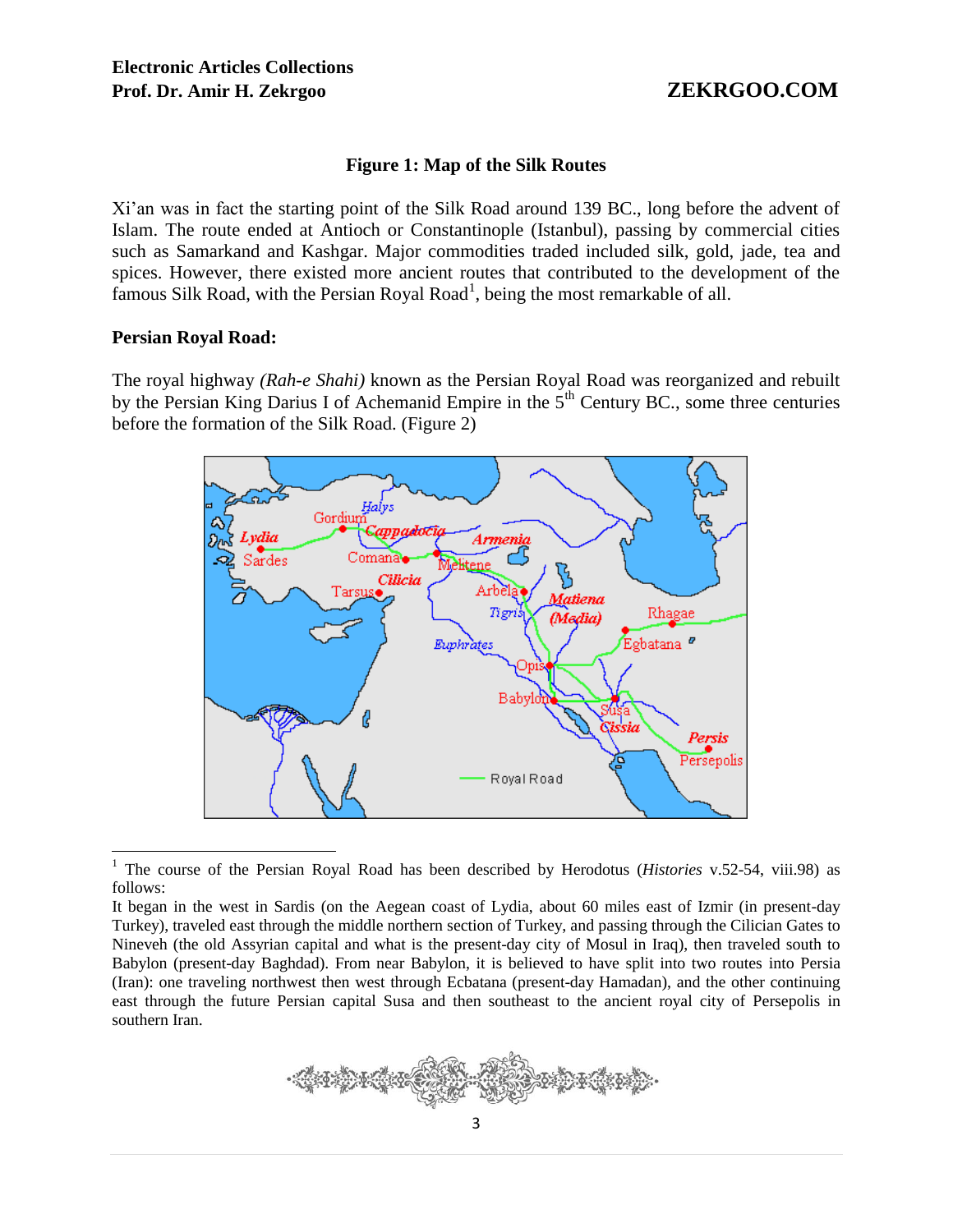# **Figure 2: The Persian Royal Highway**

The Persian Royal Road was considered a state of the art construction in the area of highway engineering and, according to Herodotus, the fastest path of communication on earth: mounted couriers could travel 1,677 miles (2,699 km) in seven days; the journey from Susa to Sardis which took ninety days on foot; and that "neither snow, nor rain, nor heat, nor darkness of night prevents these couriers from completing their designated stages with utmost speed". <sup>2</sup>

### **The Maritime Route:**

With the expansion of trade, the need for ever growing bulk of commodities – natural as well as manufactured products and artifacts – too grew, and a desperate need for better and faster mode of transportation was felt. Sea routes provided alternative ways of transportation and, in a rather short time ships were in high demand: ships were much less constraining than caravans in terms of capacity, and larger quantities of goods could be traded. (Figure 3)



**Figure 3: Maritime Spice Routes<sup>3</sup>**

The initial use of the sea route took place during the Roman Era, between the 1st and 6th centuries, when ships were sailing between the Red Sea and India<sup>4</sup>. From the 9th century,

<sup>&</sup>lt;sup>4</sup> Goods were transshipped at the town of Berenike along the Red Sea and moved by camels inland to the Nile. From that point, river boats moved the goods to Alexandria, from which trade could be undertaken with the



 2 For a detailed account see: Herodotus, *Histories* v.52-54, viii.98; Also see W. M. Calder, "The Royal Road in Herodotus" *The Classical Review* 39.1/2 (February - March 1925:7-11).

<sup>&</sup>lt;sup>3</sup>Retrieved from http://asiapacificuniverse.com/pkm/spiceroutes.htm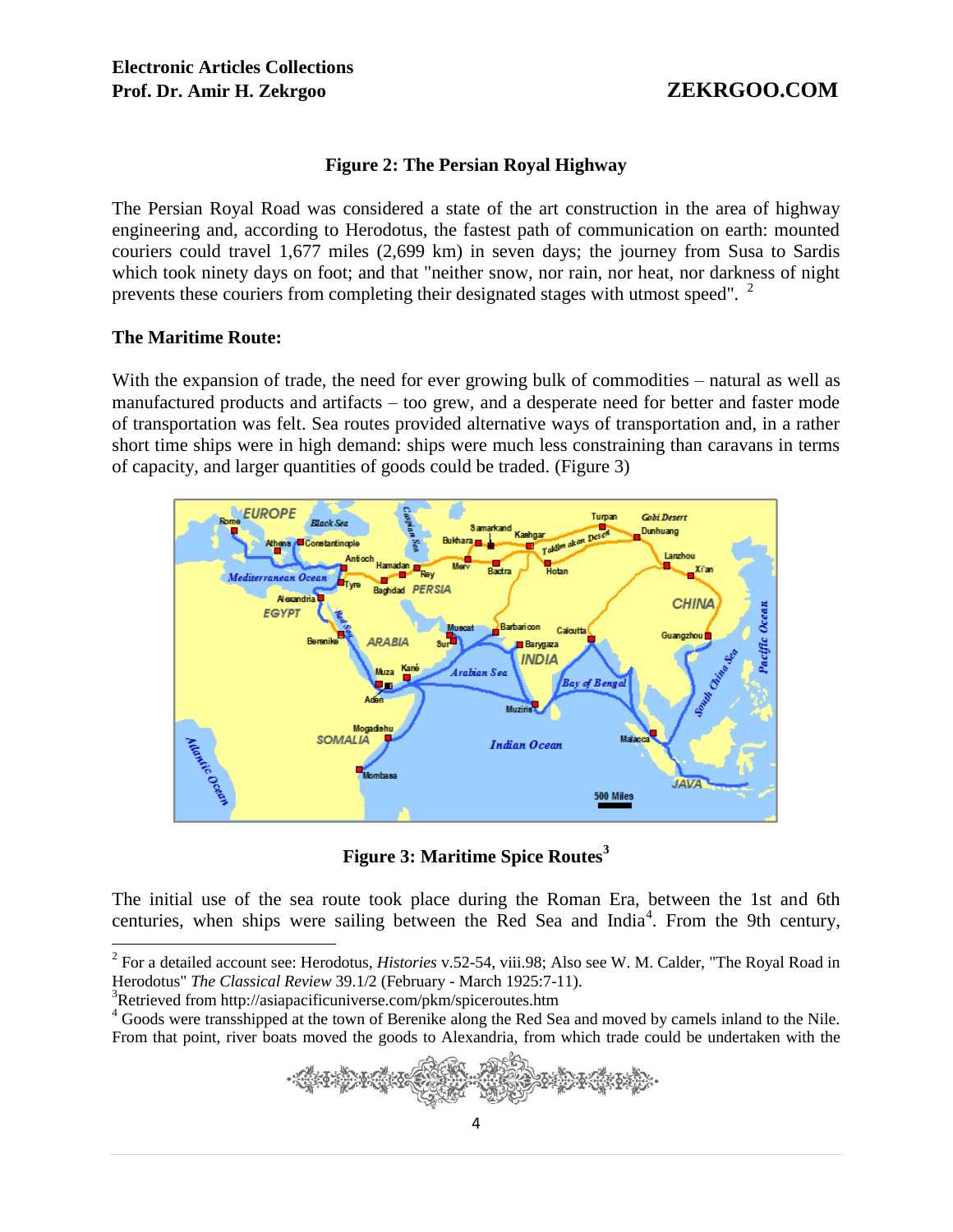maritime routes controlled by the Arab traders emerged and gradually undermined the importance of the Silk Road. The main maritime route started at Canton (Guangzhou), passed through Southeast Asia, the Indian Ocean, and the Red Sea, and then reached Alexandria. A significant feeder went to the Spice Islands (Moluccas) in today's Indonesia.<sup>5</sup>

By this time the Silk Road had expanded to a much greater network of both land and sea routes. It even extended farther eastward to Nara in Japan.

The term 'Silk Road'(*seidenstrassen*) was first adopted by the German geographer Ferdinand von Richthofen in  $1877^6$ ; the name obviously emphasizes on silk, as one of the most valuable traded. The main direction of trade was from east to west, with spice being yet another commodity of high demand in the west. Western countries took part in these trades with luxury goods made of gold, silver and glass.

Although silk and spice are mostly stressed upon as main items of exchange, and no doubt they were important, but the trade gave way to a yet more important exchange, i.e. the exchange of thought – cultural dialogue. The Silk Road served as a vector for the diffusion of ideas and religions (initially Buddhism and then Islam), enabling civilizations from Europe, the Middle East and Asia to interact. The waves of Islam to various destinations, such as Southeast Asia and East Africa, moved through the same paths that silk and spice did, and gave a deeper meaning to the concept of communication. The first-hand accounts of trade and other voyages by mariners from Southeast Asia to Africa are in Arabic literature, while previous accounts, such as the ones on Solomon's journey, and Pliny's brief descriptions of long sea voyages, draw a somewhat vague picture.<sup>7</sup>

The Muslim traders, who in their dhows moved eastward in search of sources of cinnamon and cassia, carried with them their script, language and faith. The locals, therefore accepted Islam, not as a result the efforts by missionaries – as was, and still is, the main trend of religious conversion to Christianity. In fact the spread of Islam was, in most instances, a byproduct of a natural process of trade that eventually would lead to a cultural fusion.

 $\overline{a}$ 

 $<sup>7</sup>$  The Muslim geographers and historians still record trade activity between Africa and Southeast Asia in aloes</sup> wood, tortoise-shell, iron and other products centuries after the Arabs had established themselves on the Tanzanian coast.



Roman Empire. For a detailed account see James Innes Miller's *The Spice Trade of the Roman Empire, 29 B.C. to A.D. 641*. Oxford, 1969

<sup>5</sup> http://people.hofstra.edu/geotrans/eng/ch1en/conc1en/silkroad.html

<sup>&</sup>lt;sup>6</sup> See "Approaches Old and New to the Silk Roads" Vadime Eliseeff in: *The Silk Roads: Highways of Culture and Commerce*. Paris (1998) UNESCO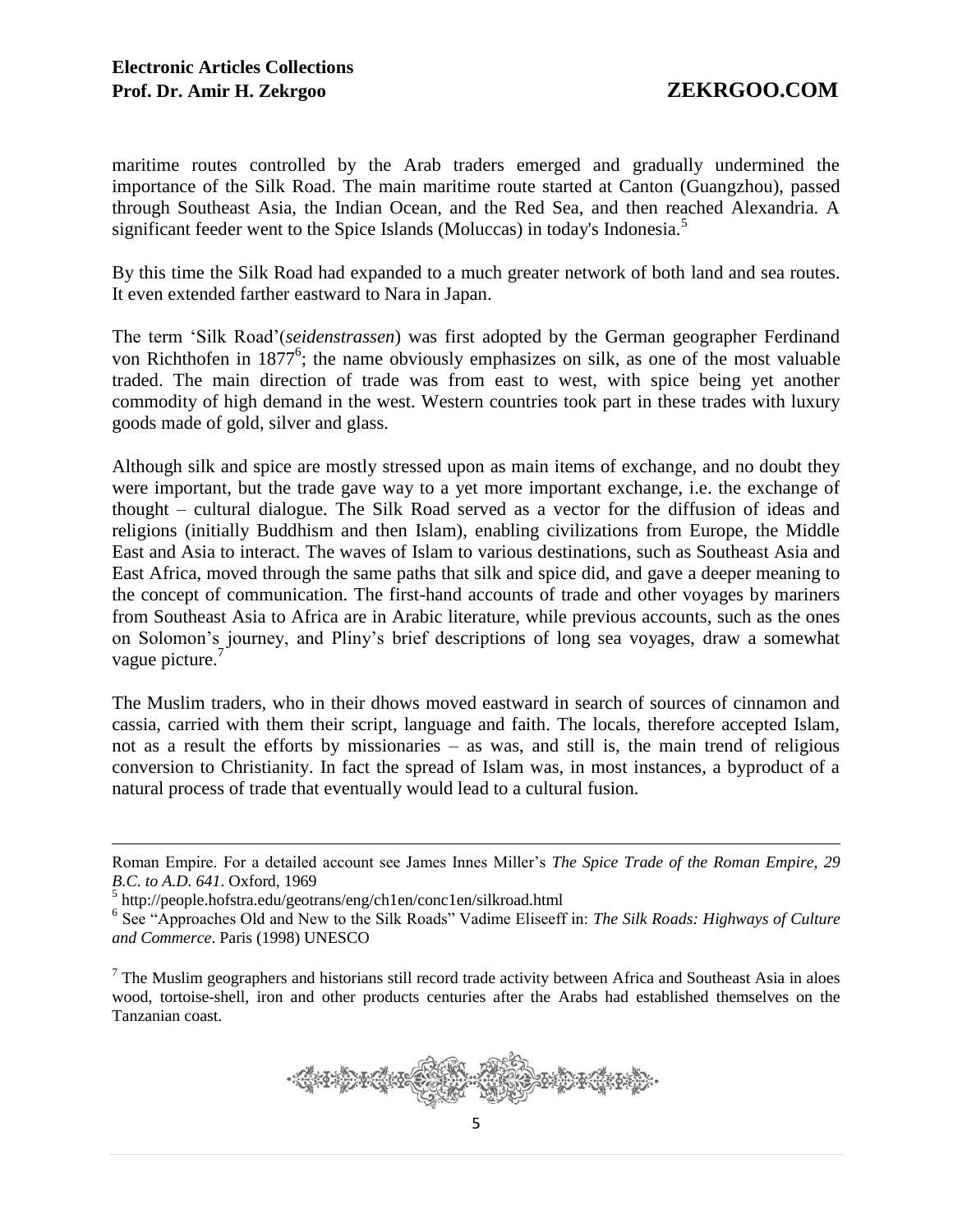### **Downfall of the Silk Road:**

The Silk Road reached its peak during the Mongolian Empire (13th century) when China and Central Asia were controlled by Mongol Khans, which were strong proponent of trade even if they were ruthless conquerors. At the same time relationships between Europe and China were renewed, notably after the voyages of Marco Polo (1271-1292). During the Middle Ages, the Venetians and Genoese controlled the bulk of the Mediterranean trade which connected to the major trading centers of Constantinople, Antioch and Alexandria. As European powers developed their maritime technologies from the 15th century, they successfully overthrew the Arab control of this lucrative trade route to replace it by their own. Ships being able to transport commodities faster and cheaper marked the downfall of the land Silk Routes by the 16th century.<sup>8</sup>

### **Spread of Islam in China & Cultural Fusion**

Trade between Arabs and Persians of the Middle East, on the one hand, and the Chinese, on the other, existed long before the advent of Islam. No wonder then, that history of Islam in China began just a few decades after its rise. In 650 AD Chaliph Uthman (the  $3<sup>rd</sup>$  Islamic chalif) sent the first official Muslim envoy to China. A year later (651 AD) another envoy, headed by Sa'd ibn Abi Waqqas, arrived in Chang'an (present-day Xi'an) via the overseas route. The spread of Islam started when the traders from Near and Middle East converted to Islam. During the Tang Dynasty (618-907 A.D.), a steady stream of Arab (Ta'shi) and Persian (Po'si) traders arrived in China through the Silk Road and the overseas route through the port of Quanzhou. The ones who stayed in China formed the basis of the Chinese Muslim population and the Hui ethnic group. The Persian immigrants introduced polo, their cuisine, their musical instruments, and their knowledge of medecine to China.

### Cultural Fusion:

 $\overline{a}$ 

Muslims continued to flourish in China during the Ming Dynasty (1368 to 1644). Nanjing (the capital of the Mings) was a center of Islamic Learning. After the Ming Dynasty however, migration slowed down and the Muslims became increasingly isolated. This was a turning point in the process of cultural exchange and fusion:

So far, in this long period of trade through land and sea routes, China, having been the major producer of silk and certain type of spices, was among the major exporters. Yet, when it came to cultural exchange, it was at the receiving point: The influence of the Muslim traders who brought Islam to China was not confined to a new religion or idealogy. They brought with them their own local cultures, food habits, social customs, languages, etc. A major impact on Cinese culture by

<sup>8</sup> http://people.hofstra.edu/geotrans/eng/ch1en/conc1en/silkroad.html

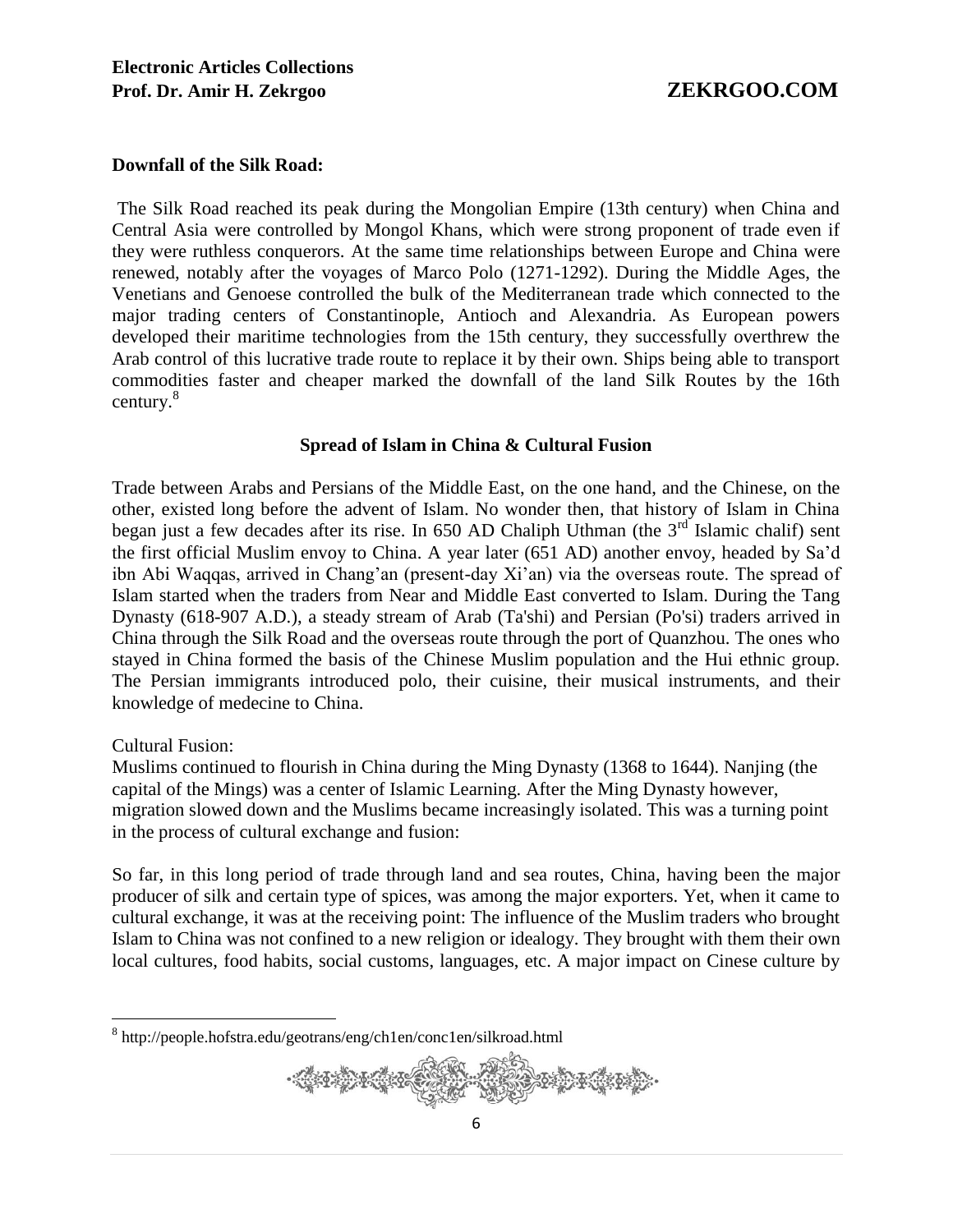Islam was the introduction of a new script (Arabic). Being the script of the Qur'an, Arabic was inseperable from the faith.

With the migration of Muslims to China waves of cultural exchange changed direction. Many Muslim men who settled in China married Han Chinese women and, and in order to blend easier in the social texture, simply took the name of the wife. Other Muslims, who could not find a Chinese surname similar to their own, adopted the Chinese character most similar to their own - Mo (馬) for Muhammad, Mai for Mustafa, Mu for Masoud, Ha for Hasan, Hu for Hussain and Sa'I for Said and so on.<sup>1</sup> As a result the Muslims became "outwardly indistinguishable" from the Chinese.<sup>9</sup> In addition to names, Muslim customs of dress and food also underwent a synthesis with Chinese culture.The Islamic modes of dress and dietary rules were maintained within a Chinese cultural framework. In time, the immigrant Muslims began to speak local dialects and to read in Chinese.

The blend of spoken languages eventually led to the blend of writing styles and, as a result, a new form of script emrged that came to be known as Sino-Arabic. This new script, according to my theory, displays a tight relation between sound and shape in the domain of language. The elaboration of the theory follows:

# From Sound (Speech) to Shape (Script)

As a painter and calligrapher I constantly deal with 'form' both from theoretical aspect and its practice. Once, quite a while ago, in the process of teaching aesthetics of calligraphy, I started my class by this statement: "Writing is the visual form of speaking". This short sentence kept me occupied for a very long time and eventually developed into an interesting theory that I labeled as "The theory of Correlation between Writing Styles and Speech styles in Islamic cultures"<sup>10</sup>. My theory began formation in India during late 1980s and early 1990s and was later on developed in the course of my several journeys along the Silk Roads, with the latest ones to China and Japan in 2003 and 2004 respectively.

The diverse culture of the Silk Route countries fascinated me and had a deep impact in the formation of the said theory; this is despite the fact that the subject of my research was confined

<sup>&</sup>lt;sup>10</sup> I have discussed the theory with special reference to *Nasta'liq* style of calligraphy in Iran and the Indo-Pak Subcontinent in Golestan-e Honar (biannual on the History of Iranian Art and Architecture) No. 2, Autumn-Winter 2005, pp. 116-125



 9 Israeli, Raphael *Islam in China*, 2002, Lexington Books, P. 292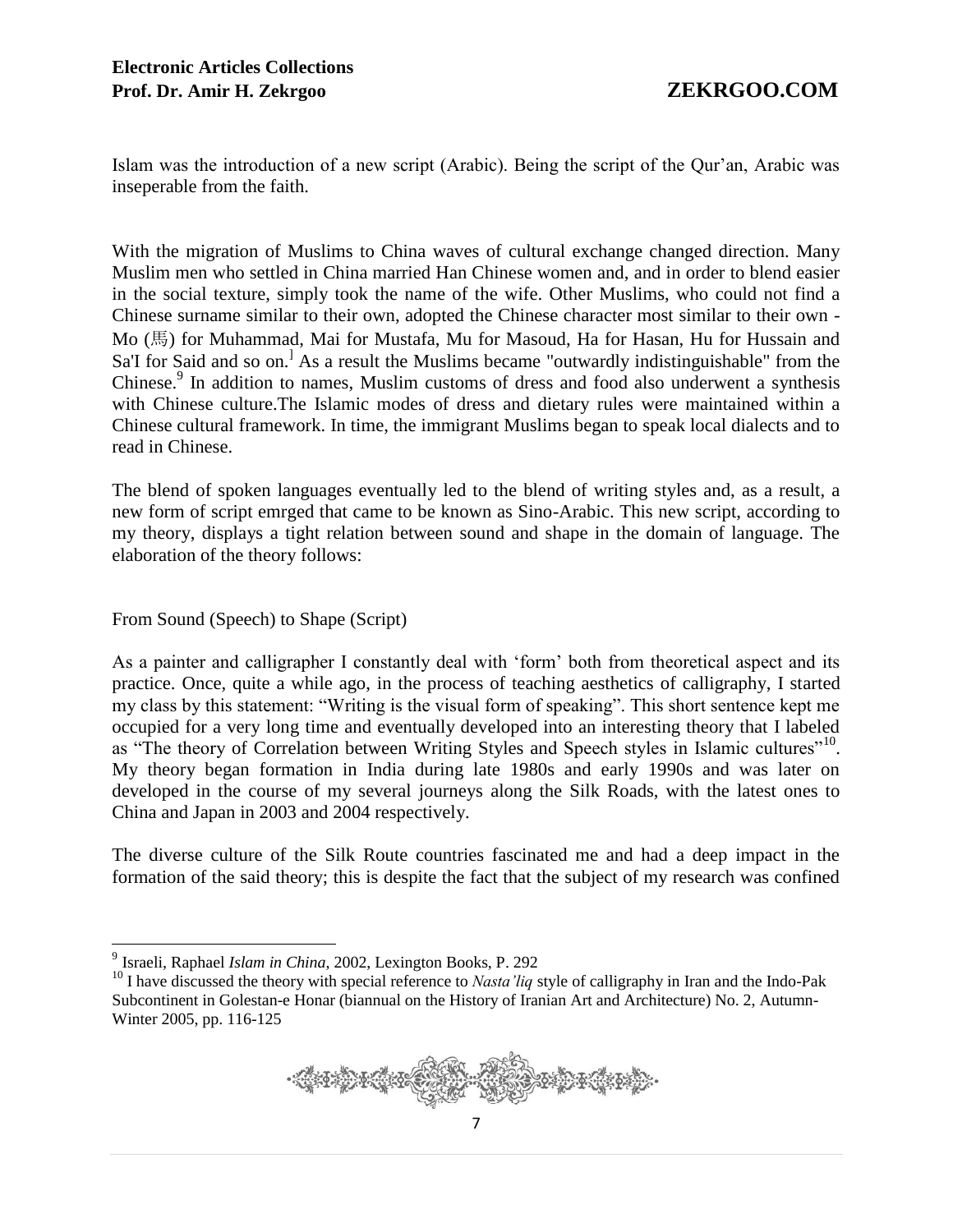to the study of Islamic calligraphy along the Silk Route.<sup>11</sup> Even though the writing styles that I covered as a part of my research were all branches of Islamic, or rather Arabic script, but their aesthetic nuances proved to be as diverse and colorful as the clothing, food, features, gestures and languages of the lands in which they are practiced. In each land however, I could sense a harmonizing factor that related and connected the different aspects of that specific culture, hence making them parts on a single cultural unit, the same way the limbs of a body carry an identity that is unique to that body. A culture is, and acts like, a living body; as a self protection mechanism it reacts to the entities that are foreign to it. Anything alien to the body of a culture is detected as a potential enemy and is resisted to. However, when the outsider undergoes transformation and tunes itself with the existing rhythm (the heartbeat) of the host culture, it will be granted a 'permanent resident' status that allows it to stay and live in harmony with the other components of the society. Languages and scripts are no exception to this rule; they project this rhythm in the way people talk (the embodiment of words in sound) or the way they write (the embodiment of words in script).

In this dissertation I have propounded the theory of correlation between the writing styles (calligraphy) and speech-style (languages and dialects). Having been involved with the subject for the past two decades, I am persuaded that one of the important factors affecting the writingstyle and calligraphic nuances in a particular society is the style of speech – the accents and dialects that have their roots in the local language of the region.

Speech is organically integrated with language, making use of internal physiological movements which transmit energy transitorily through air. Writing makes use of the external movements which directly or indirectly produce durable modifications to external objects.<sup>12</sup> John Mountford argues that these modifications of the outer world have no organic relation to the language, only a relation of convention; as their resources and are very different from those of speech.<sup>13</sup> This argument may be accepted for the type of languages and writing-systems that were developed as "*Languages of Information*"- languages that are carriers of data in a man-to-man or mass communication level; the realm of such languages is the natural domain of knowledge and they therefore operate, metaphorically speaking, in a horizontal plane.

On the other hand however, we have "*Languages of Revelation*", languages that are carriers of Divine wisdom and comprise commands in a vertical up-down direction. In the languages that are associated with the body of religion (like Arabic and Islam) there are profound historical association between language and script. *Languages of Revelation* constitute the "Words" that

 $13$  Ibid

 $\overline{a}$ 



 $11$  In 1995 I received the Hirayama Fellowship Award from UNESCO to undertake a research on "The Evolution of Islamic Calligraphy along the Silk Road", a theme that has since kept my mind occupied.<br><sup>12</sup> Mountford. John 'I anguage and Writing overceen', in A Fig. 3.

<sup>12</sup> Mountford, John. 'Language and Writing-systems', in *An Encyclopedia of Language,* edited by N. E. Collinge, 1990, London, Routledge, p.705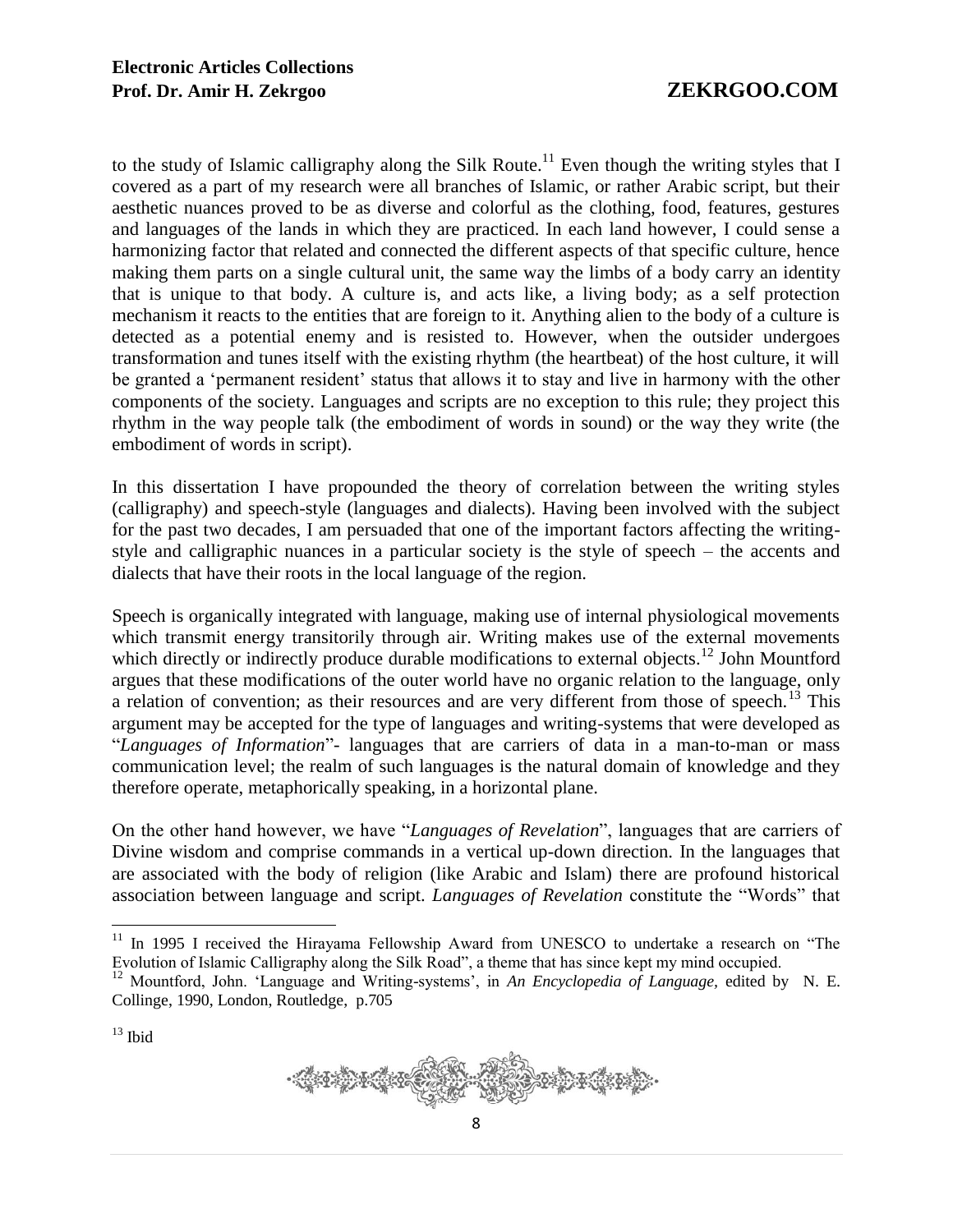are issued from a sacred source and are therefore considered sacred; sacredness is a quality that transcends the material domain of religion and associates itself with the divine. Its function is not of a descriptive nature, but of a transforming one. "*Languages of Information*" and "*Languages of Revelation*" are therefore essentially different, as their sources i.e. environment of application, mode of operation, purpose of communication and the realm they propose to present are totally unlike. Script (books, inscriptions, etc.) is the physical body of a language and must therefore possess some essential attributes of the language it presents. This physical body, in case of sacred texts must be treated with respect and handled only in a state of prescribed purity: "That this is indeed a Qur'an most honourable, in a Book well-guarded, which none shall touch but those who are clean" (Qur'an 56:77, 78, 79).

Religions throughout the world have always been as much connected to the written text as they are to the vocal body (recitation, chanting, etc.). In fact sound (supported by body gestures in direct visible contacts) for a very long period of time constituted the only mode of communication; it existed long before writing. Sounds (speaking) and shapes (writing) are but mediums through which "words" manifest. "Word" is by essence abstract, intangible and concealed from the senses; yet it is, according to a religious point of view, the source from which all that has manifested or shall manifest emanate: "*At the beginning there was the Word*". So the hierarchy starts on the top with "The Word" (الكلمه) , which descends to "sound" and eventually takes the form of writing or "script".

 There are of course a great many factors, namely existing traditions and aesthetic sensibilities, foreign influences and even climatic conditions that have marked their impressions on the visual body of languages (scripts, characters and various styles) in the course of their evolution and are each responsible in the formation of the present writing systems; among them all sound-words occupies a distinct status.

Study of regional accents must receive proper attention in the field of cultural studies. Accents carry with them a great deal of data in a concealed codified manner, something that is usually overlooked or even ignored totally.

# **Chinese Islamic Calligraphy**

It is believed that during the Yan and Song dynasties  $(12<sup>th</sup>-16<sup>th</sup>$  centuries) Islam was expanding and growing vastly in China. Since then Islam became officially recognized by different imperial authorities at different Chinese dynasties. The majority of the Muslims in China are located in the Xinjiang province in west China. They speak in Turkic languages and have close cultural ties with the western republics of the former Soviet Union. Among the languages used by the Muslim minority in China, Uighur and Kazak languages are distinct. Recognized as one of the official

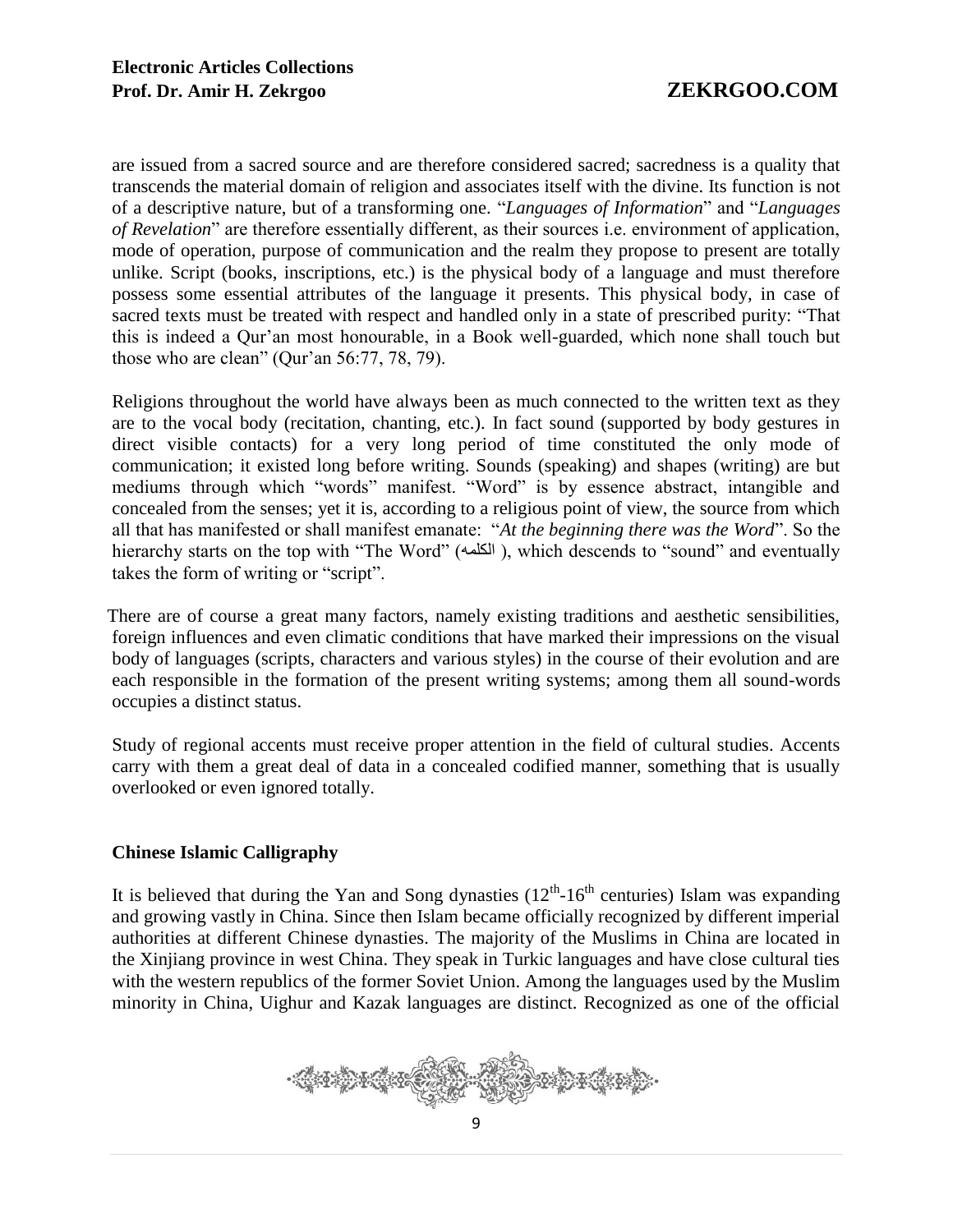languages they are written in Arabic- alphabet.<sup>14</sup> A rich literature of poetry and writings on Buddhist and Nestorian teachings exists in the old Uighur script, which was probably Semitic in origin. An Arabic script replaced it in the thirteenth century when the Uyghur converted to Islam.

Calligraphy has a distinct place in Chinese culture; it is regarded as a supreme artistic achievement, and enjoys a prestige surpassed by no other art. The great calligraphers of each dynasty, therefore, set the standard of artistic perfection of their epoch.<sup>15</sup>

A fundamental trend that relates the Chinese and Islamic artistic traditions is their highest regard for calligraphy. In western cultures painting and sculpture are considered most prominent while other forms of arts are regarded as 'minor arts'. In China, however, calligraphy and painting are usually mentioned together, with calligraphy having the upper hand. Arabic calligraphy on the other hand, due to its association with the divine words of the holy Qur'an, occupies the highest status among all other forms of art in the entire Muslim world. Writing, according to the Qur'anic teachings has a divine origin. The auspicious marriage of the two rich calligraphic cultures of China and Islam gave birth to a unique form of calligraphic art that displays, in its own beautiful way, a civilizational dialogue. This beautiful strange-looking child grew up into an creative and attractive art; it was named Sino-Arabic calligraphy.

# **Sino-Arabic Script**

 $\overline{a}$ 

Among all Muslims who have developed an artistic tradition of Islamic calligraphy, the Chinese case is most unique. This uniqueness has its root in the nature of the Chinese language and its writing system. As it is well known, written Chinese is not an alphabetic language, but a script of ideograms. It means they use characters, not letters as we do in Islamic, or even in Western languages. The Chinese characters stand for things or ideas, and so, unlike groups of letters – that each represent a sound in most languages we know, Chinese characters cannot and need never be sounded.<sup>16</sup>

In Chinese, every character is a syllable. It seems that Chinese language originally was monosyllabic; therefore their writing system reflects the monosyllabic stage. This means that, at least in general, there was a symbol constructed for every word. Because of this, the number of elements in the script is not based on the number of sounds but on the number of words in the

<sup>&</sup>lt;sup>16</sup> In China there are many languages and dialects, yet they use a single writing system. People who speak Hokkien, Hakka, or Cantonese for example, cannot communicate through speaking but they can easily do so through reading a text written in Chinese characters.



<sup>14</sup> For a detailed account of the Muslim minorities see: Dillon Michael's China's *Muslim Community Migration, Settlements and Sects,* Curzon press, UK, 1999.

<sup>&</sup>lt;sup>15</sup> For an elaborate account see Deng Fuxing, Huang Lan, *Chinese Fine Arts*, Culture Publishing House, Beijing 1999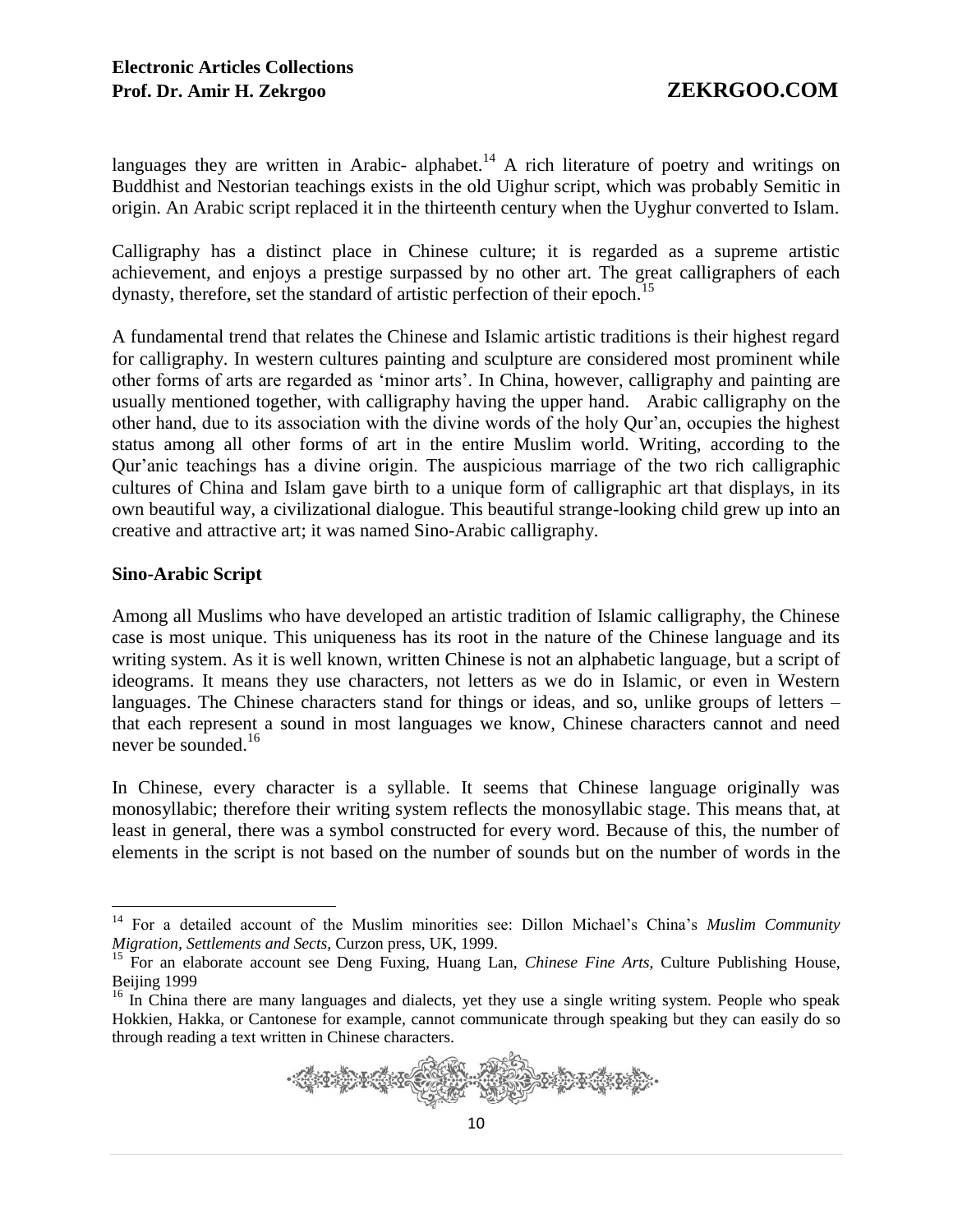language<sup>17</sup>. Hence it is "word" (a unit that represents an object or idea) that constitutes the prime element of the Chinese writing, not "letter" (a unit that represents an individual sound). A comparative example might fall useful. In Arabic script for instance, the sound *'m* 'is always associated with the form of letter *'meem',* so no matter in how many words, or how many times in a single word, the *'m'* sound appears it will always be visualized in the shape of *'meem'*. In Chinese writing on the other hand such form-sound link does not exist. It means for instance, that you can have many words all with the *'m'* sound in them without the slightest resemblance in their written form. This example explains how basic the differences between the two languages are, and it does not end here.

'Script direction' is yet another major difference; Arabic script is written horizontally from right to left while Chinese calligraphy traditionally has a vertical structure with an up-down direction. This is why most Chinese pieces of calligraphy follow a vertical composition. A third difference is related to the writing tools: the traditional tool for Islamic calligraphy is a reed pen while in the Chinese case it is a brush.

Now let us have a brief look at Chinese Islamic calligraphy and find out how and to what extent the differences referred to earlier (the word-sound concept, writing directions, and the tools) have affected the appearance of the said art.

The Islamic calligraphic art of China may be divided into four major categories, a) Qur'anic manuscripts, b) monumental calligraphy of mosques, c) writings on objects and artifacts, and d) scrolls and individual calligraphic pieces.

Our main focus in this paper is the Qur'anic manuscripts and the calligraphic scrolls as they are more basic as far as the theme of our research is concerned.

In scribing Qur'anic manuscripts the Chinese calligraphers acted with quite a conservative approach. After all, they were copying the Divine words that were revealed and recorded originally in a foreign language, something that did not leave much space for self expression and artistic experimentation. Naturally they followed the footsteps of the Middle Eastern masters in almost every respect: used reed pens, adopted the already established styles of writings associated with the Qur'an (Naskh, Thulth, Muhaqqaq, Riqa' and the like) and used formats very similar to the existing examples In other words in the copying of Qur'anic manuscripts, the whole aesthetic quality was an imported one. This foreign quality exposed itself in the rigid handling of the reed pen, somewhat rough execution of letters, and as a result not a so-refined flow of the script. On the other hand the vivid use of colors applied freely with brush, the local

 17 http://www.crystalinks.com/chineselang.html

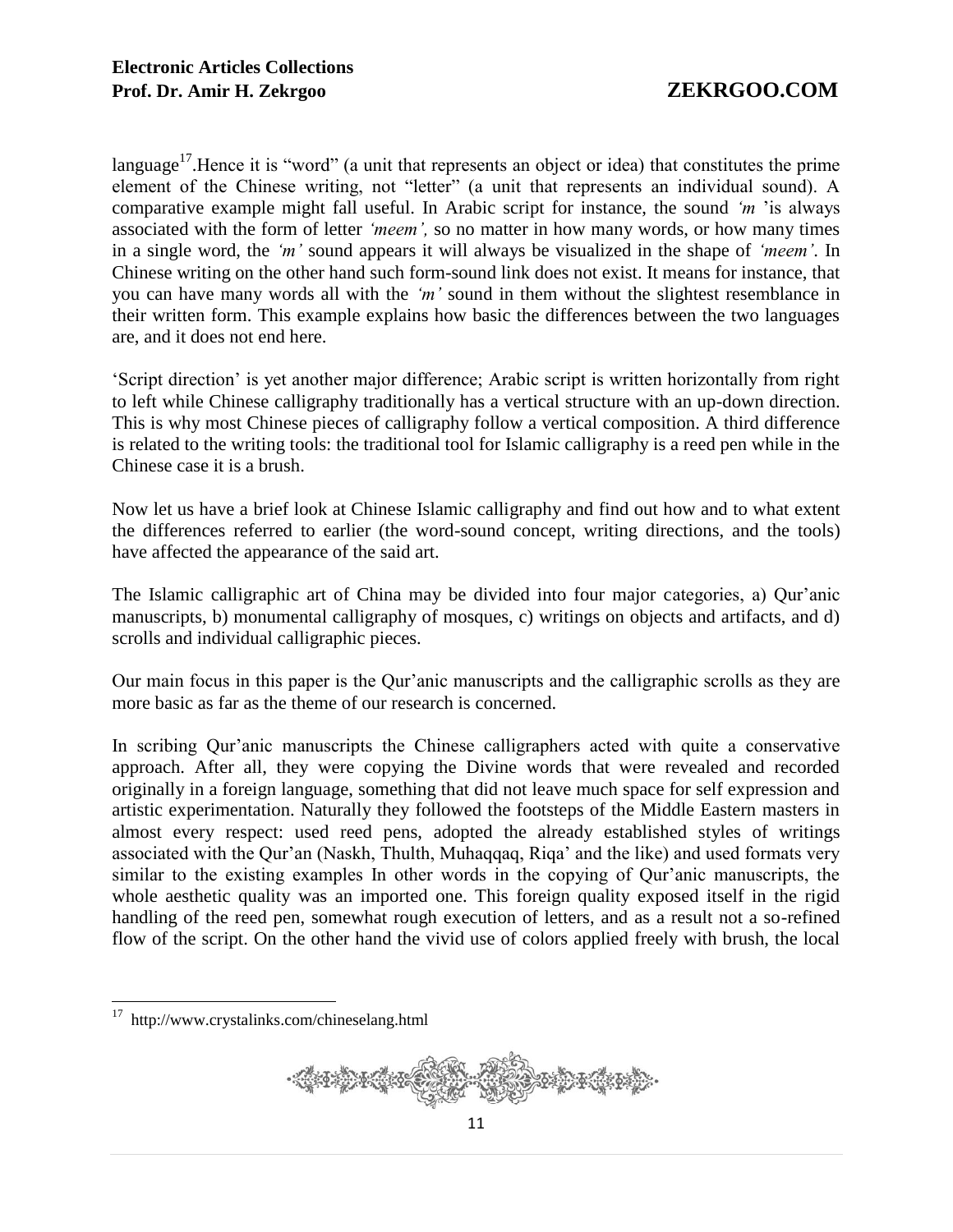# **Electronic Articles Collections Prof. Dr. Amir H. Zekrgoo ZEKRGOO.COM**

motifs (lotus, typical Chinese clouds, etc.) brings the pages to life and adds an original quality to the otherwise imitative aspect of the pieces. (See Figures 4  $\&$  5)



Figure 4: Page of a Qur'an manuscript (written in 30 separate booklets for each individual *judz*) in Sino-Arabic script with borders of illuminated cloud scrolls and lotus motifs China. c.  $17<sup>th</sup>$  century CE 27cm x 19.5cm Collection of the Islamic Arts Museum Malaysia

This originality and expressive quality is further emphasized upon when calligraphic writing is used in a decorative manner on the artifacts. (Figure 6) Here the Chinese aesthetic quality is fully present: this may be observed in the shape of the object, the color scheme and the other decorative elements on it, and Figure 5: calligra Page from a *Judz* of Qur'an in that is  $\vert$  Sino-Arabic script with typical purely  $\oint$  Chinese floral borders of peony and lotus motifs China. 1142 AH / 1730 CE 28cm x 19.5cm Collection of the Islamic Arts Museum Malaysia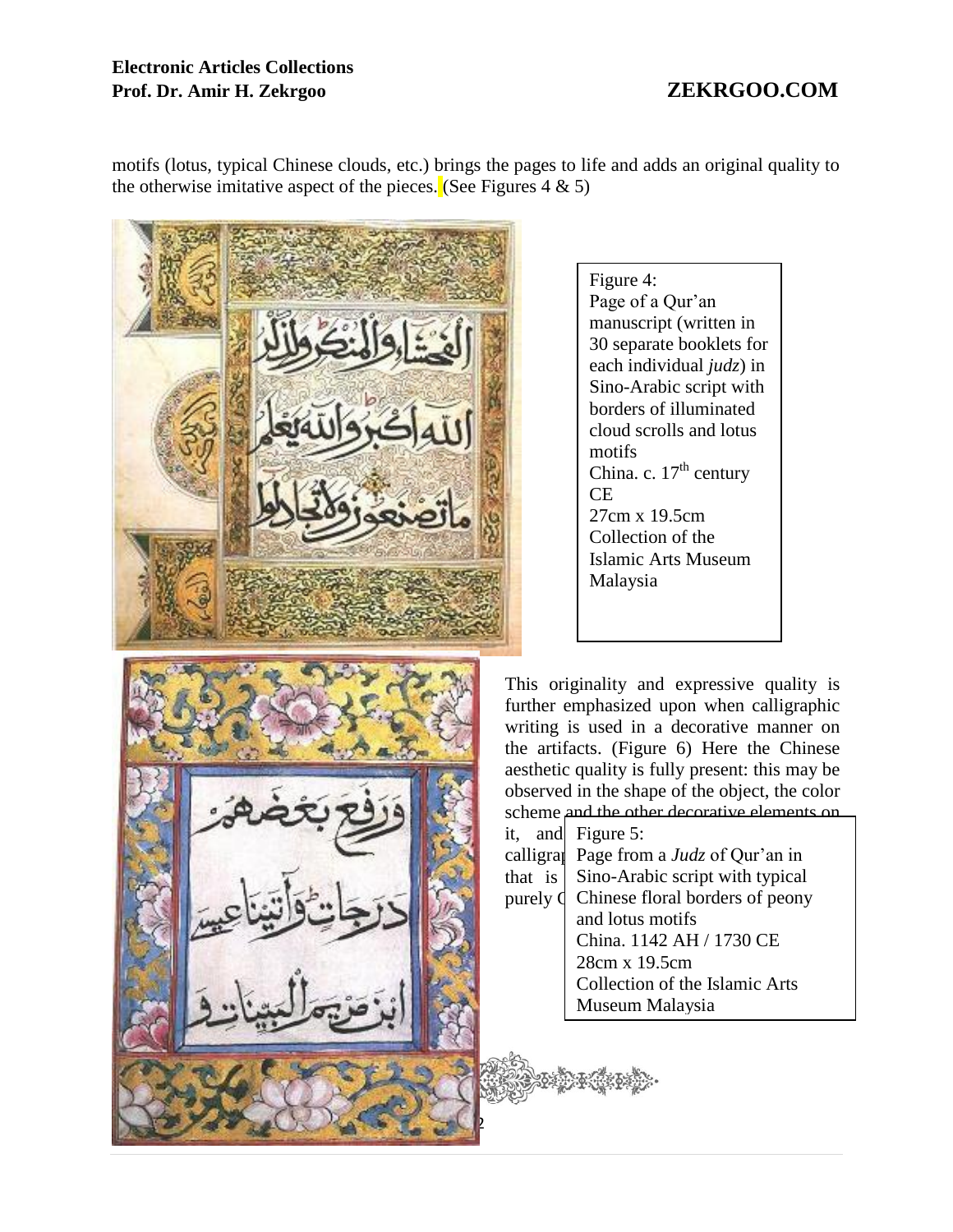

Figure 7: Calligraphic scroll in stylized Chinese Islamic script It begins with *bism-Allah al- Rahman al-Rahim* at the top of the scroll and *ya-Mustafa* in the centre of the scroll in a floral motif. This is followed by *la Ilaha ill-Allah* and *Muhammad Rasul-Allah* in a free handwriting. The Chinese characters at the bottom refer to advice on manners and courtesy.

Figure 6:

Incense burner set, ornamented with geometric and floral designs, and decorative Islamic calligraphy in Chinese style. The inscription on the incense burner in the centre read '*al-Du'a Mukn al-I'badah*  (prayer is the kernel of worship), while the one on the vase on the left may be read as *'al-Qudratu lí-Allah'* (all power belongs to Allah) China. c.  $19^{th}$  century CE

Incense burner: 31.5cm x 22cm x 16cm

Vase: 26.5cm x 7cm, Collection of the Islamic Arts Museum Malaysia

However the best examples that display Chinese rhythm in the form of Islamic calligraphy are the calligraphic scrolls (Figures 7, 8 and 9). They go to such extremes in their indigenous expressive qualities that in many cases establishing any relation between them and the Islamic writing-system appear impossible, let alone accepting them as examples of Islamic calligraphy.

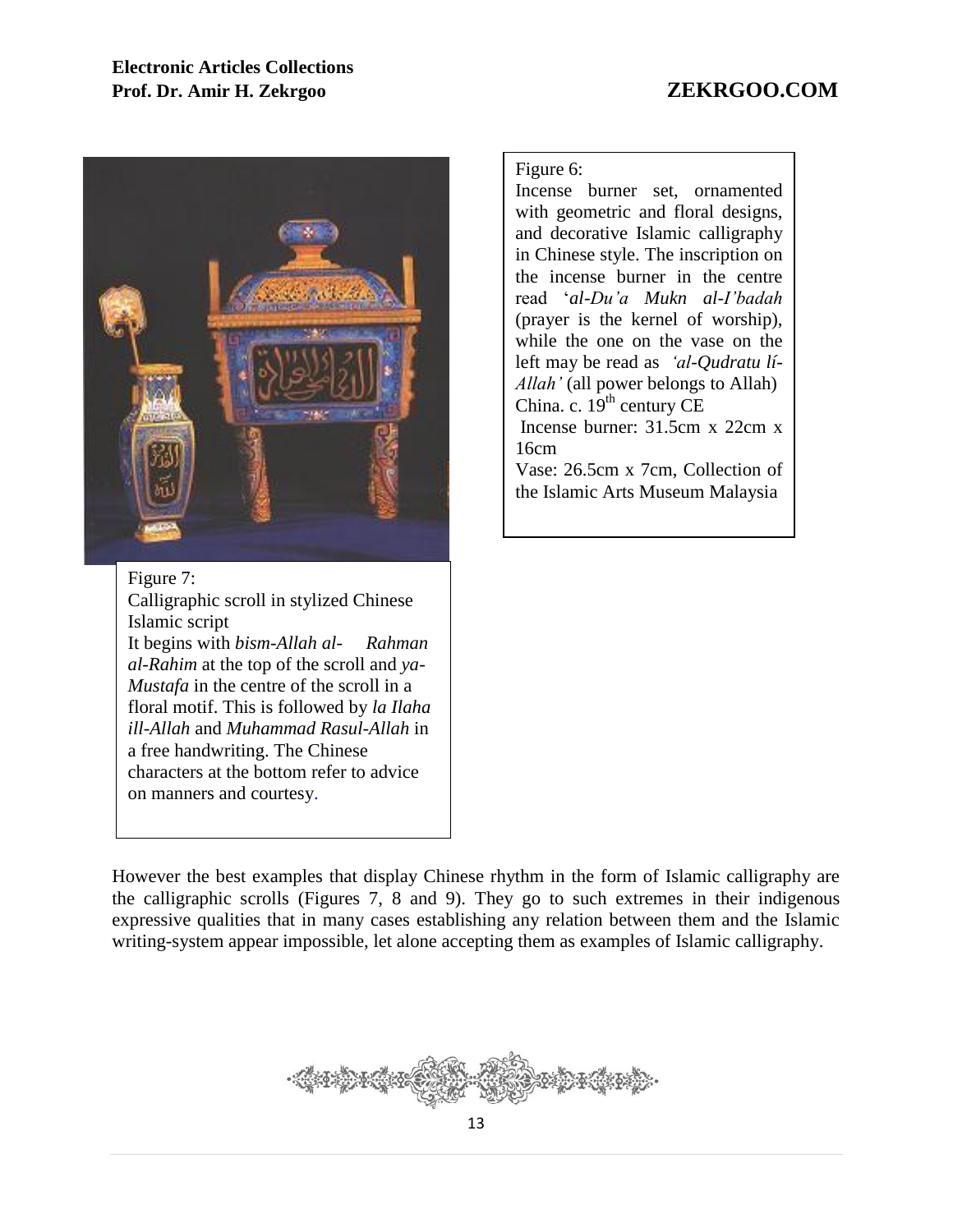This again has its roots in the local language and the speech styles connected to it. The *'wordunit'* rule not only governs Chinese writing but is also apparent in its speech styles.

In hearing a Chinese dialogue for example one will hardly be able to make a clear distinction between the sounds *'r'* and *'l'* or say between *'n'* and *'g'.* What is mostly heard is an abundance of long and short vowels with little stress on consonants, and among the consonants too the border line is not so clear. This blurred boundary between individual sounds is even sensed when a foreign language is spoken by a Chinese; something generally known as a "Chinese accent". This speech style is in perfect harmony with the writing system that represents it, a system in which the characters are not based on a phonetic but a semantic system, that is, their primary



function is to represent not sound but meaning. In other words, as also explained earlier, 'word' is approached at in its totality as a single unit, not as a compound entity comprised of individual phonetic elements.

Figure 8: Calligraphic scroll in stylized Chinese Islamic script, Collection of the Islamic Arts Museum Malaysia

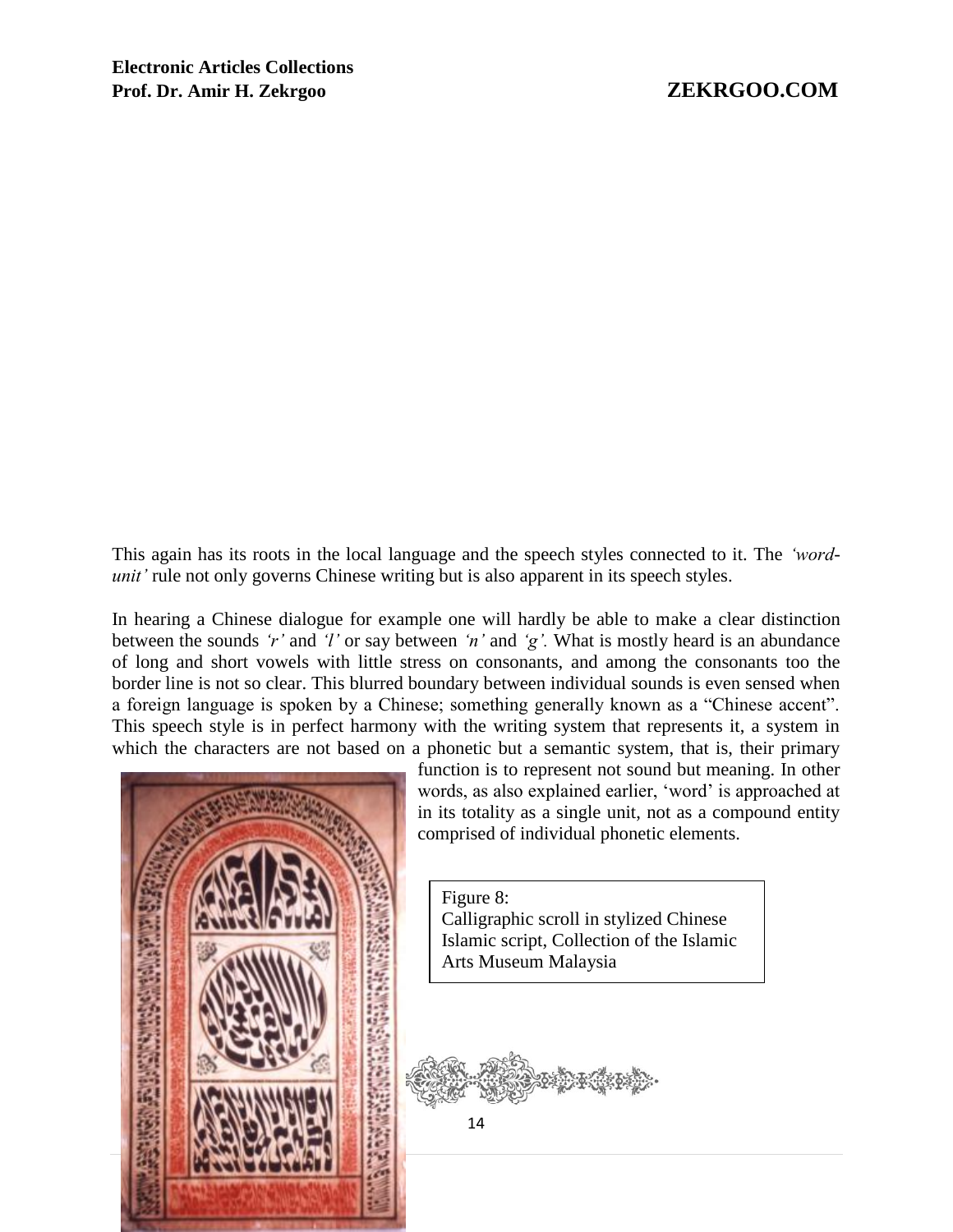

In the style of writing of the Chinese scrolls, the short and long wavy strokes remind us of the short and long vowels of the spoken language while the stress on unity of the 'word' is clearly a prominent factor. The flexible brush movements create a variety of tones and textures that are totally distinct from the precise and definite effects produced by the traditional Islamic bamboo reed, and the composition of the words follows the Chinese rhythm of speaking/writing flow – swift, spontaneous and ambiguous. The vertical scroll format stresses further the Chinese identity of the works and creates a familiar background for the forms to rest in. As a result of all the above factors we have a kind of art that is totally new, beyond the established visual tradition of Islamic Art, something Islamic in content but completely Chinese in character.

Figure 9: Calligraphic scroll, executed in stylized Sino-Arabic style. In the centre appears words from the Qur'anic verse 3:19 designed into 3 squares in a somewhat geometric format; it reads from down to up: (Inna al-din) ('Inda-allah) (al-Islam) Collection of the Islamic Arts Museum Malaysia

### **Conclusion**

"Word" is the spirit of language, and language is expressed in two main ways: vocal and visual, with the vocal preceding the visual (speaking before writing). In the *"Language of Revelation"* there exists a tight connection between the vocal